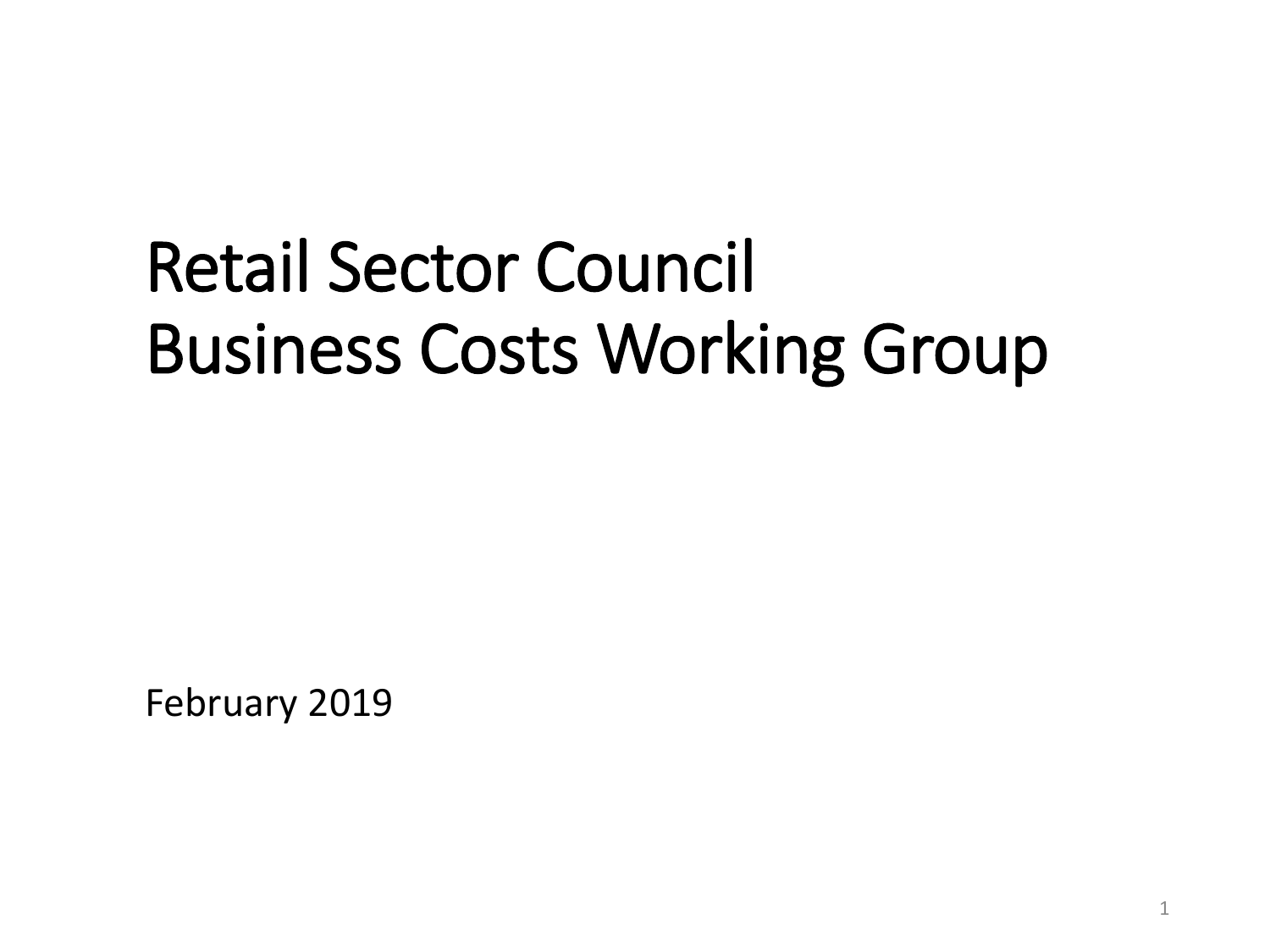#### **Overview**

- The Business Costs Working Group has been established by the Retail Sector Council to support the delivery of the Council's aim of challenging and informing both the sector and government of the key issues it faces and developing potential solutions to accelerate positive change and increase the productivity of the sector.
- The Terms of Reference (ToR) have been agreed
- The Group will be supported by KPMG, PWC and the IFS. Volunteers for the group from the Sector Council would be welcome.
- These slides set out a proposed approach for the Working Group to address the ToR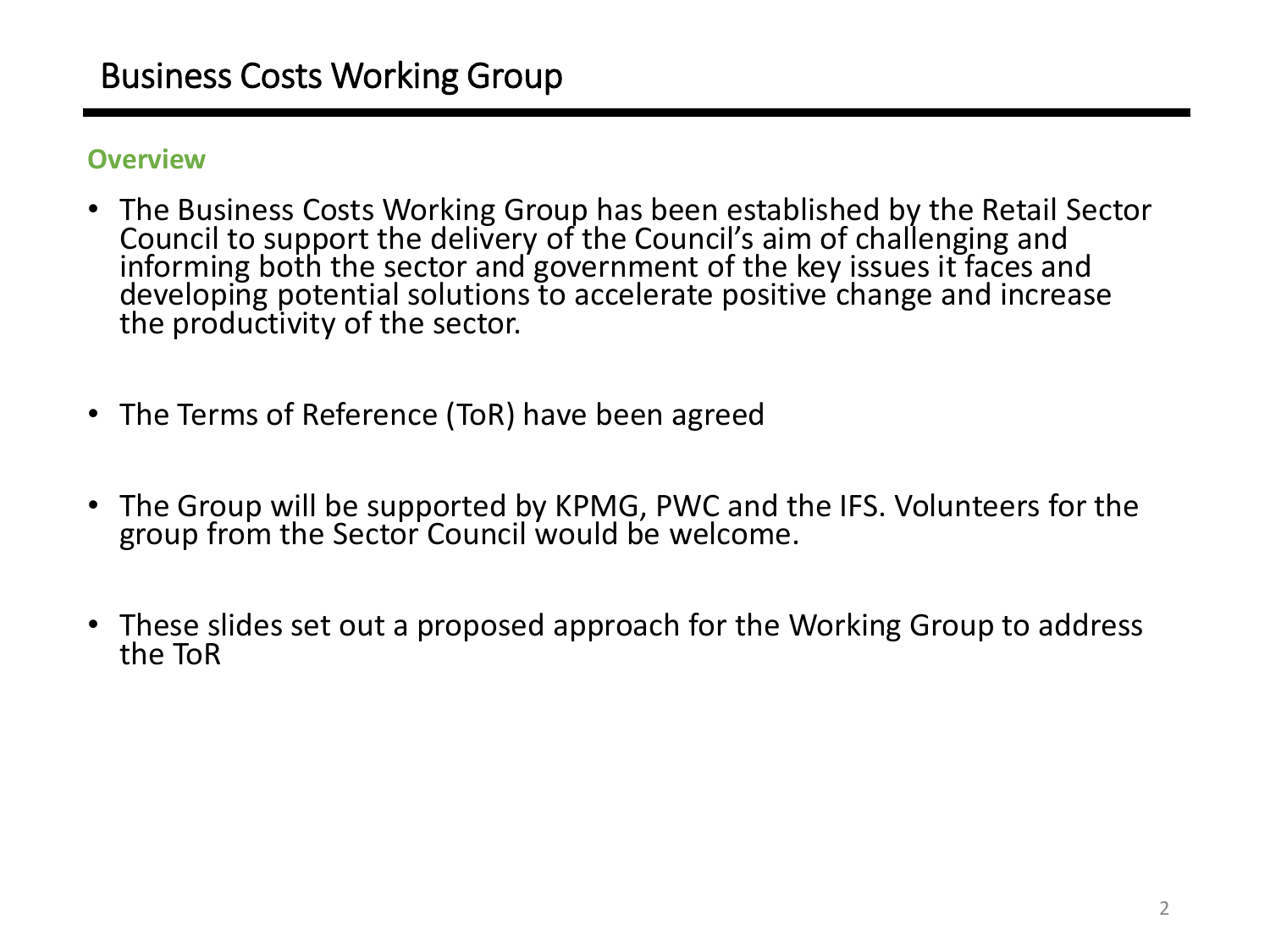**Working Group Terms of Reference**

- 1 Are there costs, borne by the retail sector, that are out of proportion to the utility derived by the end consumer and therefore represent friction costs to the industry that undermine its productivity?
- 2 Are there costs borne by certain segments of the retail sector but not borne by other segments, which therefore potentially distort competition amongst retailers?
- 3 In the event that such "deadweight", "frictional" or "distortive" costs are identified, what recommendations does the group have in advising the Sector Council as to remedies?
- 4 What would be the consumer benefit and/or improvement in UK productivity from adopting the recommendations made?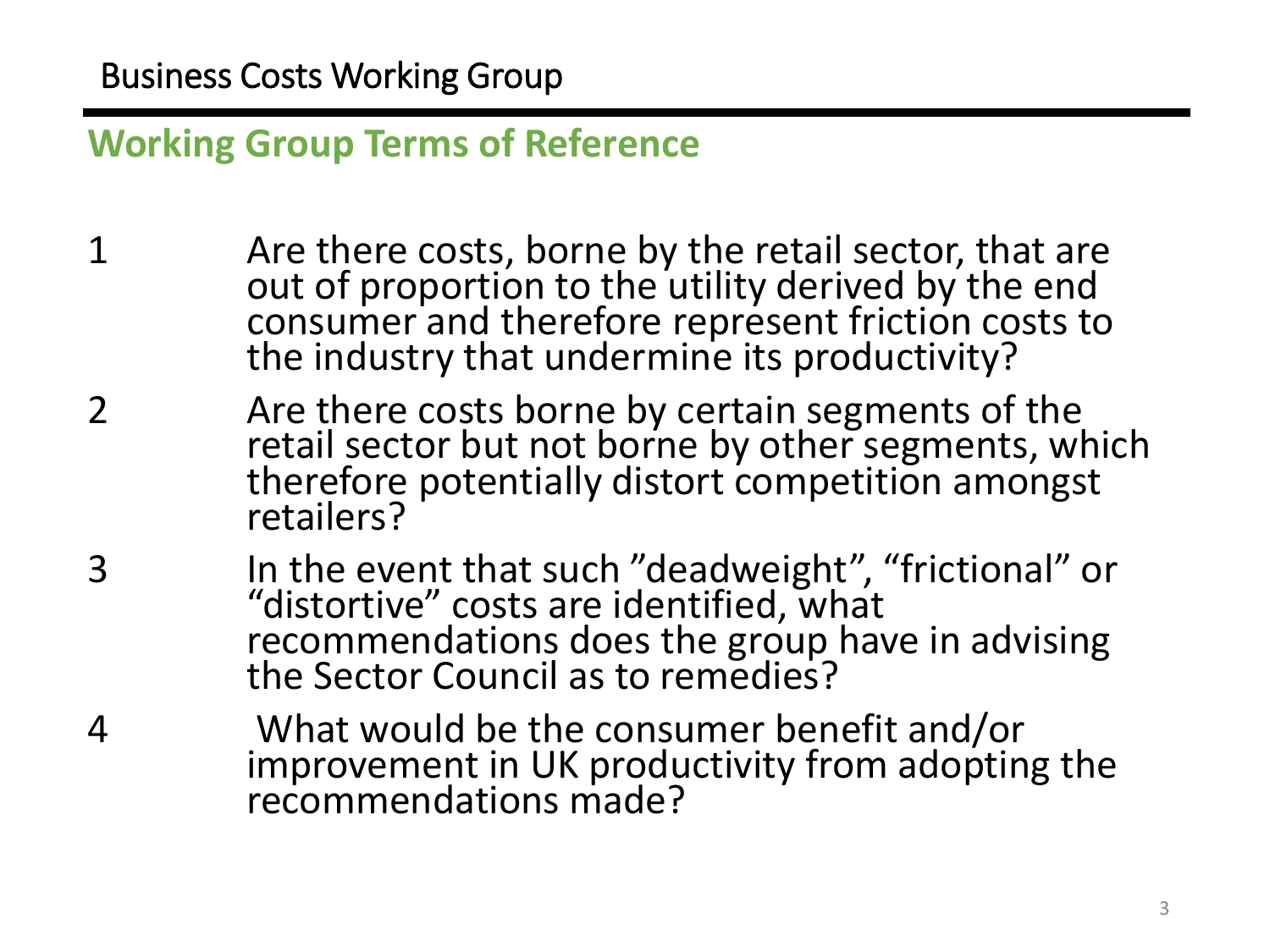#### **Terms of Reference Question 1**

Are there costs, borne by the retail sector, that are out of proportion to the utility derived by the end consumer and therefore represent friction costs to the industry that undermine its productivity?

#### **Response**

- Definition of 'friction costs' costs and potential costs associated with the retailing of goods **beyond** the direct costs of production and marketing. For example, taxes and indirect and direct costs of regulatory compliance will constitute friction costs. Those costs with the greatest friction would be those where the cost most outweighs the benefit to a company
- Survey of major retailers asking for data on:
- i. Friction costs related to tax, i.e. direct costs imposed externally. Cost expressed in £
- ii. Friction costs related to 'operational inefficiency', i.e. arising internally from business activity. Cost expressed as percentage of sales
- iii. Friction costs relating to regulatory compliance, e.g. food safety, packaging requirements. Cost and 'level of friction created' both expressed on a scale of 1-5
- iv. Future potential friction costs open question on future expected cost burdens
- v. Business Rates granular data on impact of Business Rates on store viability
- Survey has been sent to several major retailers for response by late March Working Group to be given summary and assessment at the meeting following this in April
- Intended that the data will form evidence base that will underpin consideration of other ToR questions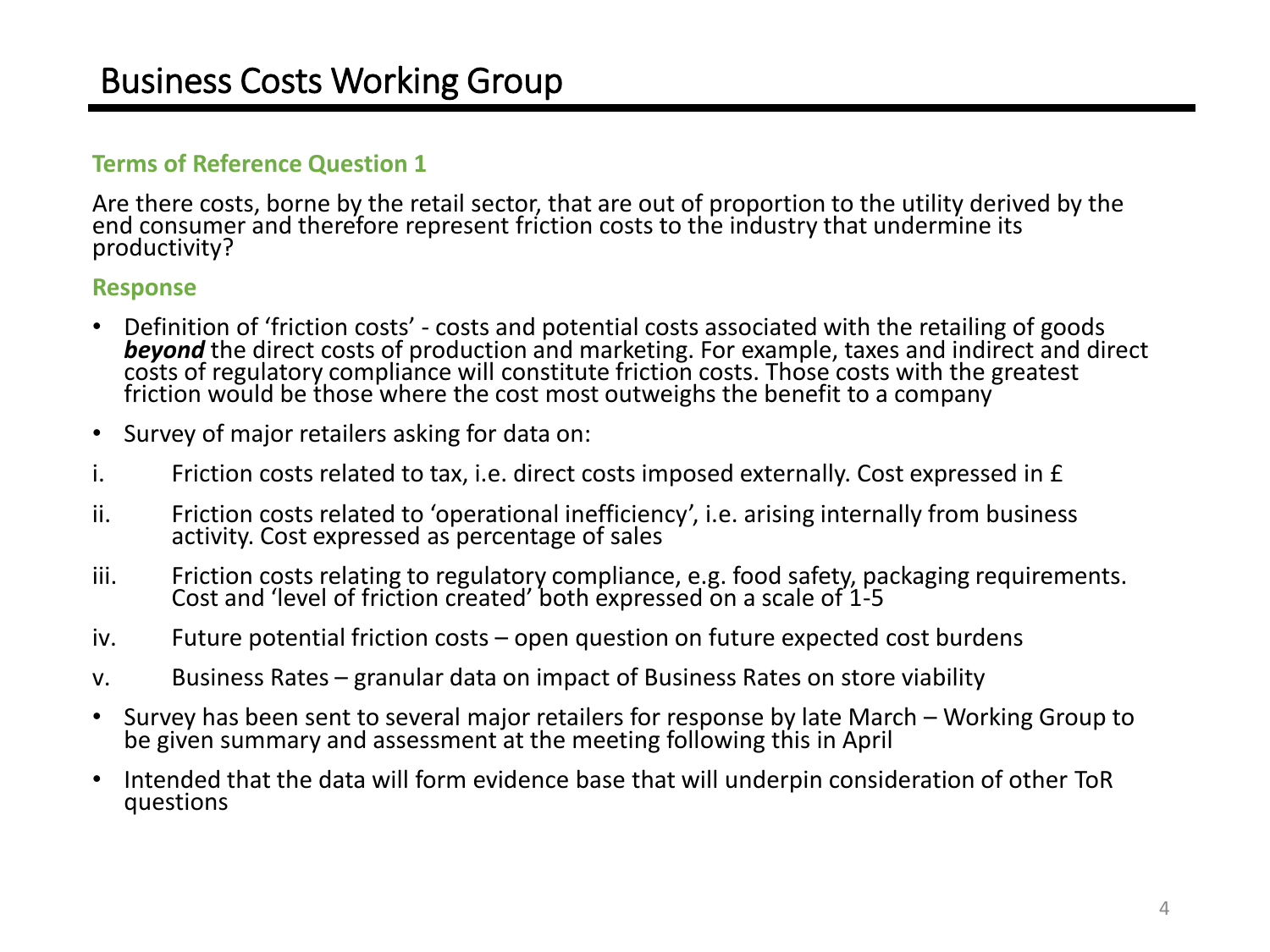### Business Costs Working Group

#### **Terms of Reference Question 2**

Are there costs borne by certain segments of the retail sector but not borne by other segments, which therefore potentially distort competition amongst retailers?

#### **Response**

• Data from major retailer survey, other primary and secondary data sources and input from Working Group members to answer

#### **Terms of Reference Question 3**

In the event that such "deadweight", "frictional" or "distortive" costs are identified, what recommendations does the group have in advising the Sector Council as to remedies?

#### **Response**

• To be discussed by Working Group

#### **Terms of Reference Question 4**

What would be the consumer benefit and/or improvement in UK productivity from adopting the recommendations made?

#### **Response**

• To be discussed by Working Group